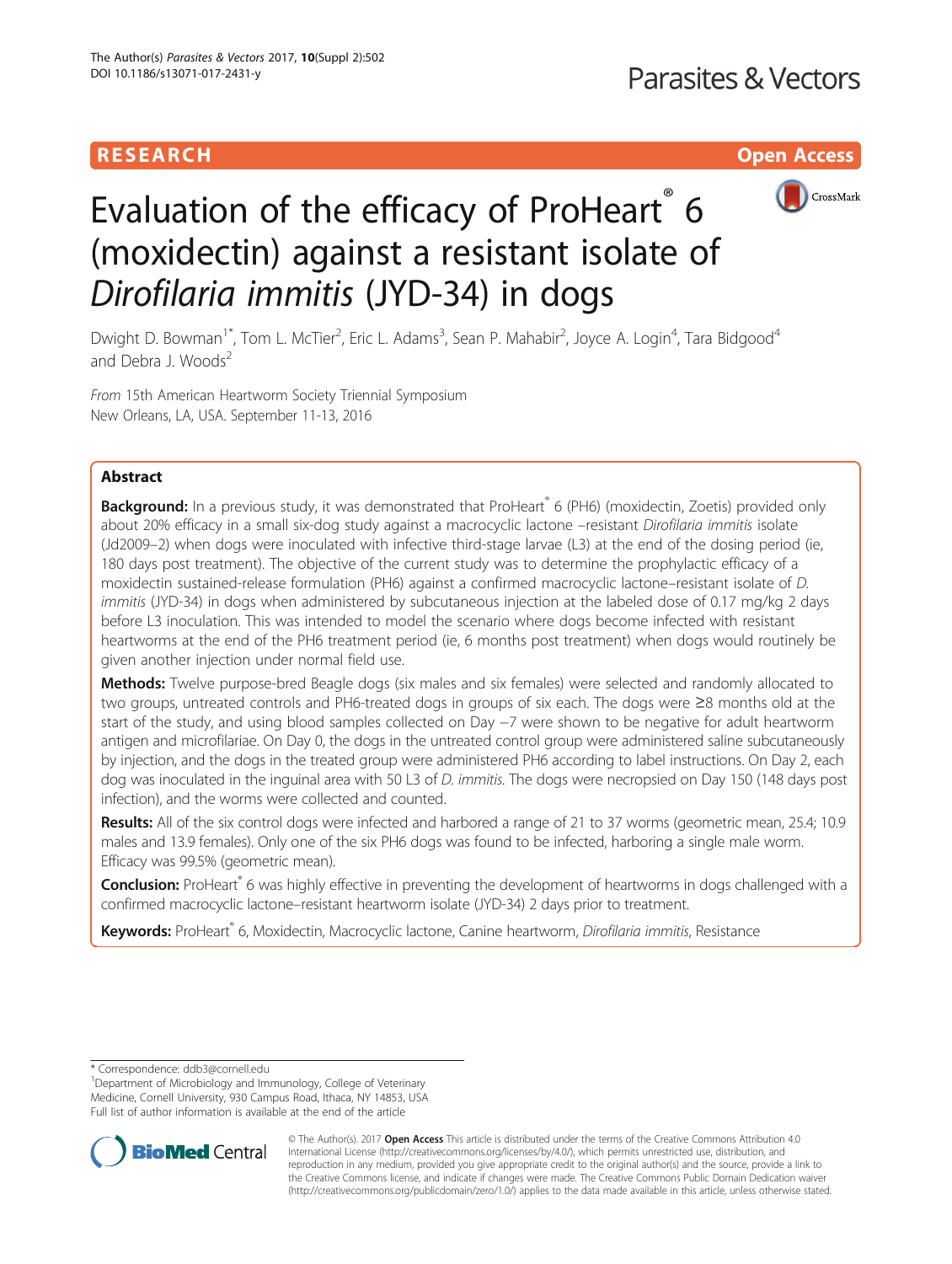# Background

ProHeart<sup>®</sup> 6 (moxidectin, Zoetis) (PH6) is the only heartworm preventive in the United States that is designed to provide protection against heartworm infection, ie, infection with Dirofilaria immitis, for an extended period. All the other products that are available are dosed such that they provide protection by killing third-stage (L3) and the developed fourthstage larvae (L4) that have been acquired by a dog over the previous 30 days. Thus, with the products that are administered monthly, the treatment kills the larvae from the mosquitoes that have entered the dogs and which have developed anywhere from 1 to 30 days before treatment. PH6, through its sustained-release formulation, provides prevention by maintaining levels of the active preventive molecule, moxidectin, at levels that kill incoming larvae for 180 days that, at the time of approval, supplied 100% efficacy [[1](#page-4-0)].

Work that was first reported in 2013 and published in 2015 tested PH6 against a presumed resistant field isolate, Jd2009, of canine heartworm that had been transferred as L3 s from mosquitoes from an original source dog in Earle, Arkansas, USA [\[2](#page-4-0), [3\]](#page-4-0). In this study, six dogs were infected with L3 of the Jd2009 isolate 180 days after drug administration. This work only utilized four treated dogs and two control dogs, but showed that unlike when the product was originally approved with 100% of the dogs being protected from heartworm infection 6 months post treatment, all four treated dogs had adult heartworms when examined 5 months after infection. The numbers were reduced compared with the control dogs, but with the small group size, statistics were not applied to the data. Thus, Jd2009 appeared to be a resistant isolate that was capable of developing into adults in dogs if they became infected at the end of the 6-month protective period supplied by the product.

The study with Jd2009 was performed to verify that there were resistant isolates present that would develop in dogs when they were tested in the same manner as when they were originally approved. In the case of PH6, this meant that the dogs were inoculated with L3 6 months after a single injection. If a dog is receiving PH6 twice a year, it is assumed the dog would be redosed with PH6 near the 6-month target date, but not exactly 180 days after the last treatment. The objective of the current study was to examine whether a known resistant isolate would successfully develop in dogs if they were to receive the heartworm infection closer to the actual administration of the initial PH6 treatment or closer to the date of the expected follow-up treatment.

# **Methods**

# Ethical approval

The study was approved by the facility Institutional Animal Care and Use Committee (IACUC) with the concurrence of Zoetis and followed the guidelines of VICH GL19 [\[4](#page-4-0)]. Masking of the study was assured through the separation of functions. All personnel conducting observations or animal care or performing infestations and counts were masked to treatment allocation. The protocol for this study was approved by the Zoetis IACUC, and the study was conducted in accordance with state and national/international regulations regarding animal welfare.

# Animals and design

The study included 12 purpose-bred beagles (six males and six females) from Ridglan Farms (Mt. Horeb, Michigan, USA). Each animal was positively and uniquely identified by an ear tattoo. At the beginning of the study, the animals were between 15 and 22 months of age. Each animal was housed individually in pens constructed of metal mesh and/or stainless-steel frames. Feed was offered to the dogs once per day, and water was available ad libitum.

General health was observed by appropriately trained personnel once daily throughout the study; the day the dogs were scheduled for treatment with PH6 was assigned as being Day 0. All 12 dogs received physical examinations by an experienced veterinarian 5 days before they received the treatment with PH6. On Day 0, dogs were assessed for overall health, and again at 3 and 6 h after treatment administration, and then again on Day 1, 24 h after PH6 treatment administration.

All dogs were weighed on Day −4 and then weekly, and the body weight (kg) was recorded with the weight being monitored to verify that they were maintaining body weights such that they remained within the original treatment weight bands until the end of the trial.

Blood samples from each animal were collected in potassium ethylenediaminetetraacetic acid (EDTA) tubes on Day −6 and Day 120. These samples were examined for the adult *D. immitis* antigen and for microfilariae (MF). Day 120 examination was conducted to detect heartworm infections acquired prior to selection for the study that were not detectible on the blood examination performed on Day −6.

The study followed a randomized complete block design and block was based on Day −4 body weights, isolate, treatment, pen, and room. At randomization the dogs were assigned to either the placebo group (T01) or to the PH6-treated group (T02).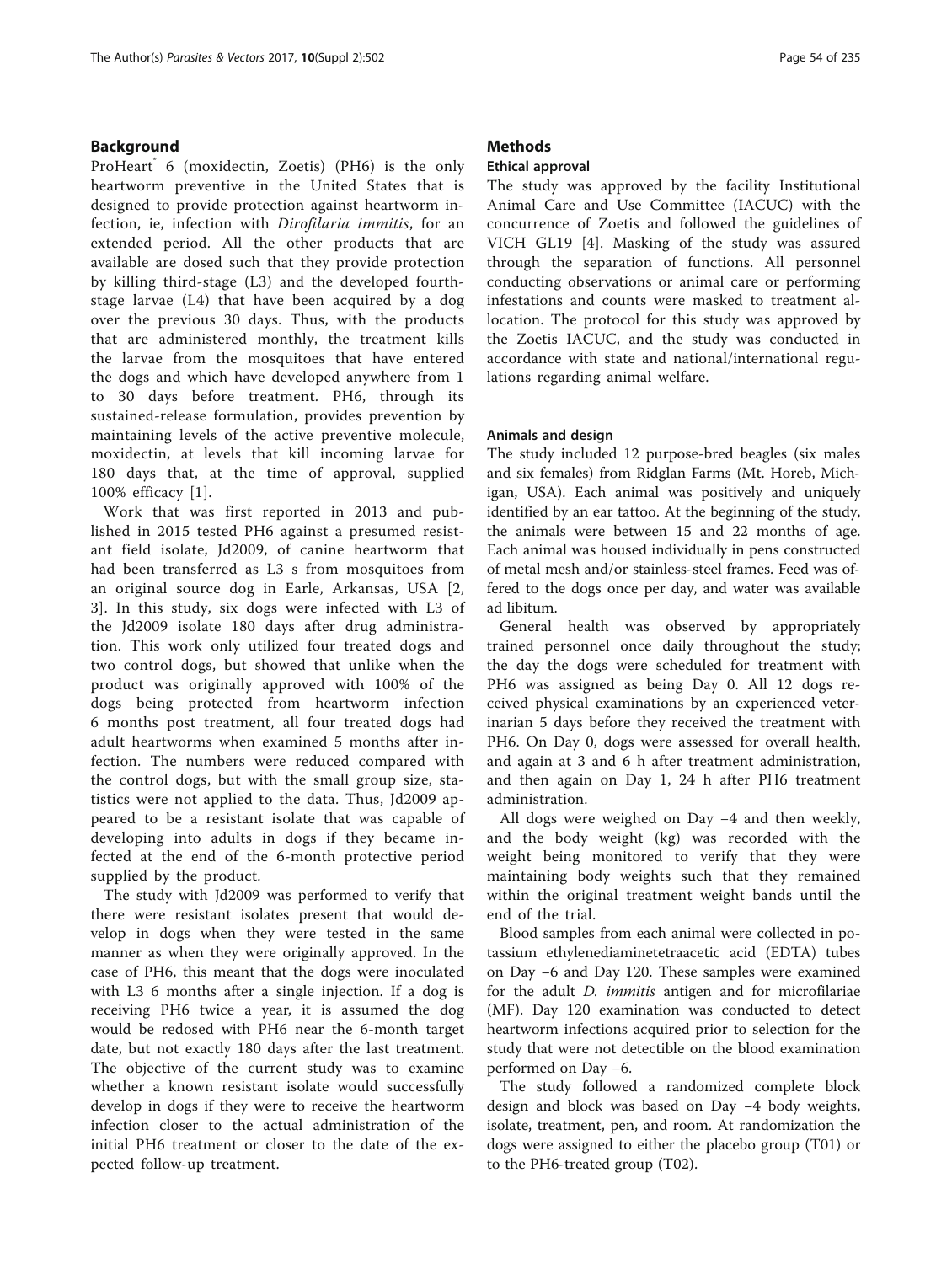# Treatment

The dogs were treated with PH6 as per label instructions as appropriate for their body weight.

# Isolate and infection with D. immitis

The isolate used in this study was JYD-34. For the original JYD-34 isolate, a blood sample was collected from a heartworm microfilariae-positive dog originally from Pittsfield, Illinois, USA that was discovered to have a patent heartworm infection of unknown duration. The dog had previously received at least one dose of Ivomec<sup>®</sup> (ivermectin, Merial; actual dose not known) before the original isolate sample was collected, but no additional documented macrocyclic lactones (MLs) were given again to this dog. The blood sample was sent to TRS Labs, Athens, Georgia, USA on July 12, 2010, and it was used on July 13, 2010 to infect mosquitoes. Recipient dogs at TRS Labs were infected with larvae from mosquitoes on July 29, 2010. The age of the original heartworm infection is unknown. The JYD-34 isolate was validated in April 2011 with dogs inoculated with L3 s on July 29, 2010 testing positive for MF and adult heartworm antigen (DiroCHEK<sup>®</sup>, Zoetis).

On Day 2, 12 dogs were administered 50 viable D. immitis L3 (JYD-34 isolate) by subcutaneous injection in the inguinal region. Zoetis personnel provided the infected mosquitoes, harvested the larvae, and performed the inoculations.

### Necropsies and worm counts

All dogs were euthanized humanely on Day 150. At the time of euthanasia, each dog was given 2 mL of heparin (1000 USP units/mL) intravenously prior to a lethal dose of pentobarbital euthanasia solution. After euthanasia, the pleural and peritoneal cavities were examined for adult D. immitis worms, and the posterior and anterior venae cavae were clamped before removal of the heart and lungs. The precava, right atrium, right ventricle, and pulmonary arteries (including those coursing through the lungs) were dissected and examined.

## Data analysis

The experimental unit for treatment was the individual dog. Prior to statistical analysis, worm counts were natural log transformed  $\{ \log_e(x + 1) \}$ . The statistical model for log-transformed live heartworm counts was a mixed linear model. The model contained the fixed effects of treatment and the random effects of room, block within room, and error. Least squares means and standard errors were calculated and 95% confidence intervals were constructed for each treatment. Geometric means (backtransformed means) were calculated from the least squares means and corresponding back-transformed 95% confidence intervals were reported, along with minimum and maximum values for the raw data. Treatment differences between each group were assessed at the two-tailed 5% level of significance ( $p < 0.05$ ). Percent reduction in worm count for the treatment groups were estimated using the following formula:



The prevention rates for treatments were estimated by percentage of animals without heartworms from the necropsy on Day 150.

# Results

All tests were negative for both MF and heartworm antigen on both test days. No adverse events were observed for any animal on study.

All six of the placebo-treated dogs (T01) were found to be infected at necropsy; a single treated dog had a single male worm at necropsy (Table 1). Adult *D. immi*tis counts for the placebo group (T01) ranged from 21

Table 1 Live adult heartworm counts: Individual dog counts with means, percent reductions, and statistical comparisons. Dogs each inoculated with 50 L3 (JYD-34 isolate) on Day 2 and necropsied on Day 150 (148 days PI)

| Group                                                                   | Animal ID        | Live Adult Worm Counts |          |                  |
|-------------------------------------------------------------------------|------------------|------------------------|----------|------------------|
|                                                                         |                  | Male                   | Female   | Total            |
| <b>T01</b><br>Saline Control<br>0 mg/kg                                 | HUC-4            | 8                      | 14       | 22               |
|                                                                         | QQY-3            | 14                     | 9        | 23               |
|                                                                         | TEB-4            | 10                     | 17       | 27               |
|                                                                         | PFD-4            | 12                     | 25       | 37               |
|                                                                         | RCB-4            | 14                     | 11       | 25               |
|                                                                         | XRQ-3            | 9                      | 12       | 21               |
|                                                                         | Arithmetic Mean: | 11.2                   | 14.7     | 25.8             |
|                                                                         | Geometric Mean:  | 10.9                   | 13.9     | 25.4             |
| T <sub>02</sub><br>ProHeart <sup>®</sup> 6<br>Single Treatment<br>Day 0 | FHA-4            | 1                      | 0        | 1                |
|                                                                         | <b>7FB-4</b>     | $\Omega$               | 0        | $\Omega$         |
|                                                                         | $YZX-3$          | $\Omega$               | $\Omega$ | $\Omega$         |
|                                                                         | YKB-4            | $\Omega$               | $\Omega$ | $\Omega$         |
|                                                                         | RVW-3            | $\Omega$               | $\Omega$ | $\Omega$         |
|                                                                         | $PIW-3$          | 0                      | 0        | 0                |
|                                                                         | Arithmetic Mean: | 0.2                    | 0.0      | 0.2              |
|                                                                         | Geometric Mean:  | 0.1                    | 0.0      | $0.1^{\text{a}}$ |
| % Reduction Arithmetic Mean:                                            |                  | 98.5                   | 100.0    | 99.4             |
| % Reduction Geometric Mean:                                             | 98.9             | 100.0                  | 99.5     |                  |

<sup>a</sup>Statistical comparison were made on geometric means only; PH® 6 mean statistically different form the control mean ( $P < 0.0001$ )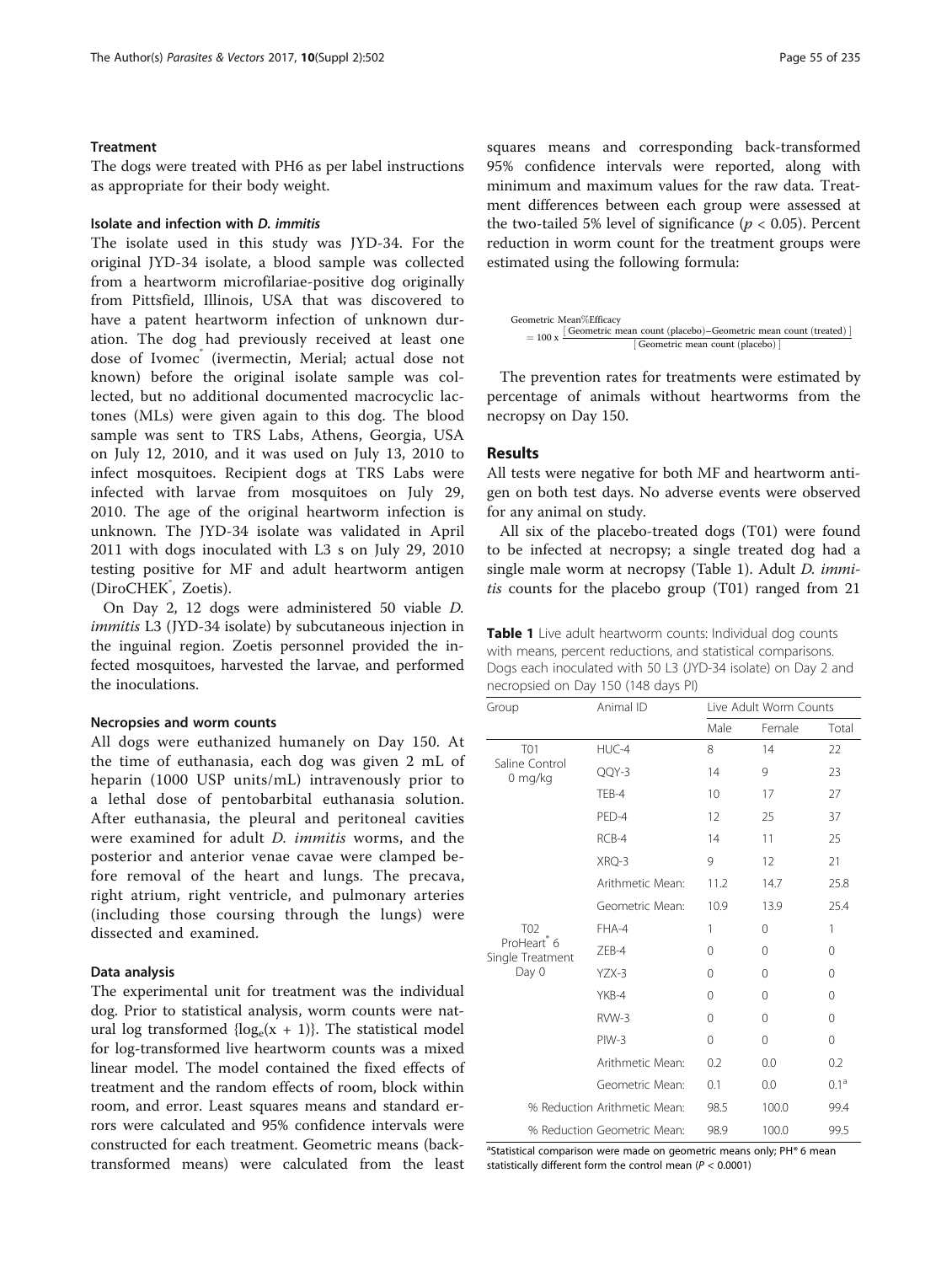to 37, with a geometric (arithmetic) mean of 25.4 (25.8). In the PH6 group (T02), adult D. immitis counts ranged from 0 to 1, and geometric (arithmetic) mean counts were 0.1 (0.2). Percentage reduction in the geometric (arithmetic) mean count compared with placebo (T01) was 99.5% (99.4%).

# **Discussion**

In this study, PH6 was 99.5% efficacious against the JYD-34 isolate when treatment was initiated at the same time as L3 inoculation. In previous studies the JYD-34 isolate was found to have been refractory to three different prevention products approved for use in the United States [Heartgard<sup>"</sup> Plus (ivermectin/pyrantel, Merial), Trifexis® (spinosad + milbemycin oxime, Elanco), Revo-lution<sup>®</sup> (selamectin, Zoetis)] [\[5](#page-4-0)]. In these studies, even three monthly treatments of Revolution<sup>\*</sup>, Heartgard<sup>\*\*</sup> Plus, and Trifexis<sup>®</sup> were not protective. In the approval of NexGard Spectra® (afoxolaner/milbemycin oxime, Merial) in the EU, this product, which contains milbemycin oxime at the same dose as in the products in the United States, had an efficacy of only 70% against JYD-34, even after six repeated monthly treatments [\[6](#page-4-0)]. Follow-up studies have confirmed phenotypic and genetic resistance of heartworms to MLs in the United States [[3, 7](#page-4-0)]. Nevertheless, MLs are the only class of drugs available for use as heartworm preventives, and thus will require judicious use going forward to provide the best heartworm prevention possible. Additional work needs to be done to profile ML preventive products against various resistant heartworm isolates.

There was discussion before the current study's initiation as to whether the treatment should occur before the inoculation, at the same time as the inoculation, or after the inoculation. Based on product pharmacology, L3 s given to dogs a couple days before treatment would see slightly higher levels of product and those given to a dog a couple days after treatment would see slightly lower levels of product. To simulate the efficacy of PH6 at re-treatment, the optimum study design would have been to treat the dogs, wait until just before retreatment  $(\sim 180 \text{ days})$ , inoculate with L3 s, and then retreat with PH6. This would have lengthened the study, however, by an additional 6 months and it was felt that this was unwarranted because at 180 days after treatment the product is fully effective against incoming susceptible L3 s as demonstrated by the label claims [\[1](#page-4-0)]. Thus, the dogs were treated, and then 2 days later, they were inoculated with heartworm L3 s. This accomplished two purposes: 1) reduced the length of the study by 6 months and 2) allowed some drug to be within the animals when the larvae were inoculated. In this scenario, the larvae were exposed to slightly less drug than would have been present if the PH6 was administered at

the same time or after the L3 s were administered. It was thought that this also mimicked well what would happen at the end of 6 months when a dog would return to the clinic with sufficient moxidectin still being present to be fully effective in preventing susceptible L3 s from maturing.

In the face of emerging heartworm resistance, compliance should be viewed as being ever more important. Proper dosing of heartworm-negative animals with preventive medications will likely help reduce the spread of heartworm resistance. Lack of effectiveness (LOE) of heartworm preventive products may result from failure to administer the products correctly. This is especially important for the monthly products that are administered by the pet owners at home where compliance is often problematic. ProHeart 6, while removing the concerns with LOEs due to owner compliance issues and having demonstrated efficacy against a known resistant isolate of *D. immitis*, should be considered as an important tool for the veterinarian in the ongoing fight against heartworm disease.

# Conclusions

ProHeart<sup>®</sup> 6 was highly efficacious (99.5%) against the JYD-34 isolate of Dirofilaria immitis when administered near the time of L3 inoculation.

#### Funding

The study was funded by Zoetis. The article's publication fee was funded by the American Heartworm Society.

#### Availability of data and materials

Data leading to the presented conclusions are available in the article.

#### About this supplement

This article has been published as part of Parasites and Vectors Volume 10 Supplement 2, 2017: Proceedings of the 15th American Heartworm Society Triennial Symposium 2016. The full contents of the supplement are available online at [https://parasitesandvectors.biomedcentral.com/articles/](https://parasitesandvectors.biomedcentral.com/articles/supplements/volume-10-supplement-2) [supplements/volume-10-supplement-2.](https://parasitesandvectors.biomedcentral.com/articles/supplements/volume-10-supplement-2)

#### Authors' contributions

ELA was responsible for the conduct of the study. DDB oversaw the inoculation of larvae and performed helminth identification and counting at necropsy. All otheres were Zoetis employees and contributed to the design, execution, support and/or manuscript review. All the authors read and approved the final manuscript.

#### Ethics approval

The study was approved by the facility Institutional Animal Care and Use Committee (IACUC) with the concurrence of Zoetis and followed the guidelines of Guidance for Industry 85 of the Center for Veterinary Medicine of the US Food and Drug Administration,

#### Consent for publication

Not applicable.

#### Competing interests

In the past five years, DDB has received reimbursement, speaking fees, or research support from Zoetis, the manufacturer of ProHeart® 6. EA has performed research sponsored by Zoetis. In addition, TLM, SPM, JAL, TB, and DJW are employees of Zoetis.